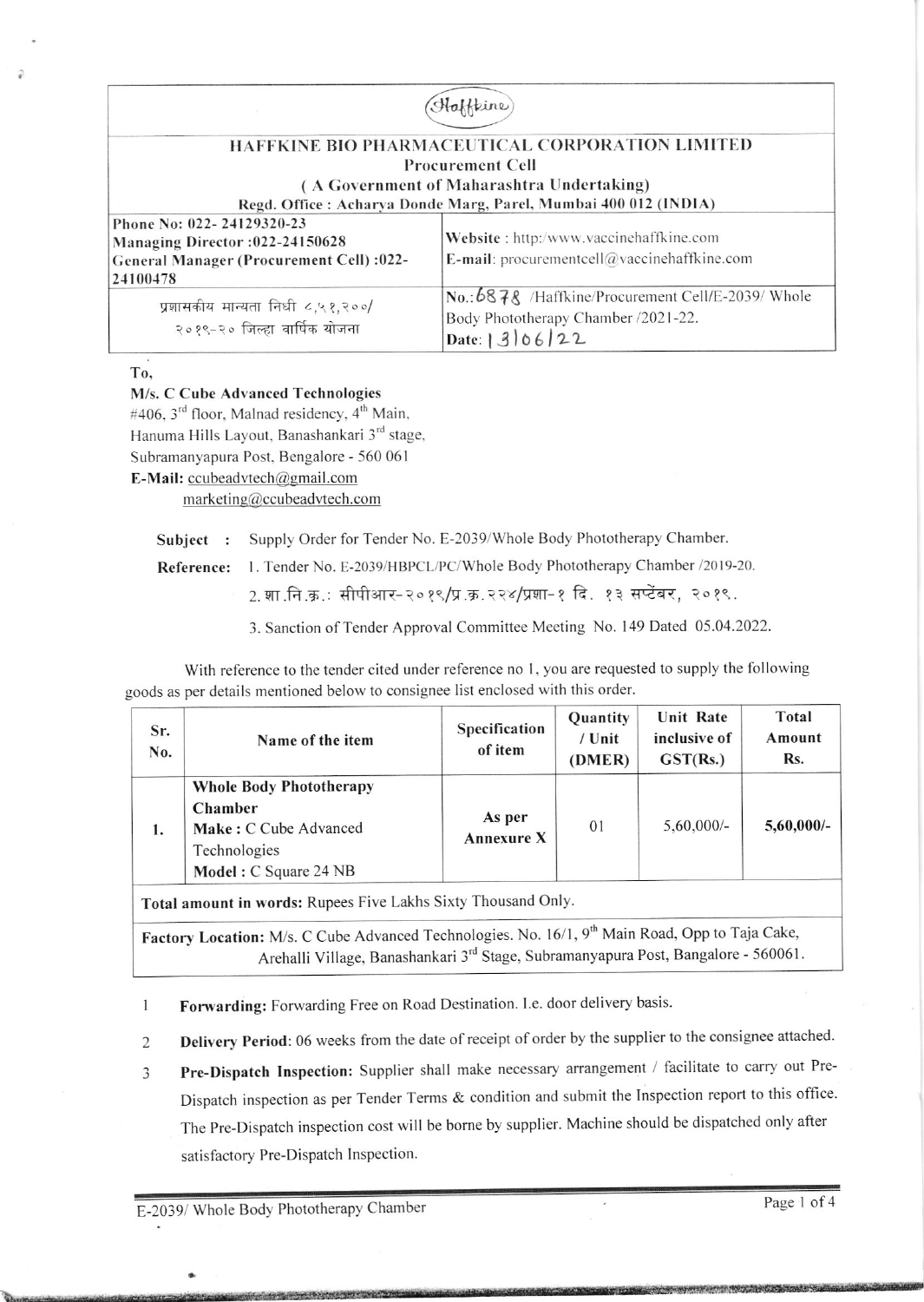- $\overline{4}$ Risk purchase clause: If the bidder fails to supply the stores within the stipulated delivery period. the order will stand cancelled. Undersigned shall be entitled to purchase such stores from any other source at such price which ordinarily should not be more than 10% of the tender price. The extra expenditure in such cases shall be recovered by Managing Director, Haffkine Bio Pharmaceutical Corporation Ltd. (Procurement Cell), Mumbai from the Supplier.
- Payment Terms: Payment of 100% of the contract value will be made within 8 weeks on delivery 5 and successful installation and satisfactory commissioning and operation of the machinery.
- 6 **Acceptance & Receipt:** It should be submitted in Appropriate Format to the purchasing authority.
- $\overline{7}$ **Delivery Challan** - Should be sent in the name of consignee in duplicate. It should specify Name of Equipment / Mfg. by / packing & quantity.
- 8 Invoice Copy - Should be sent in triplicate on the Name of Managing Director, Haffkine Bio Pharmaceutical Corporation Ltd.(Procurement Cell), Mumbai. Along with Bill of Entry and Country of Origin Certificate of the consignment.

#### $\mathbf Q$ Other Terms:

1) Warranty: The warranty period shall be for 2 years from the date of commissioning of all equipment supplied as certified by the consignee. After completion of 2 years warranty period Manufacturer/Supplier should give commitment to ensure services and supply of spare part for further 8 years. The successful tenderer must ensure 95% uptime during warranty period. In case of downtime, warranty period will be extended for period of downtime. If the equipment is not attended within 24 hours for Mumbai and 48 hours for other places the supplier will be liable to pay a penalty of 0.07% of purchase cost for every day of delay. Such penalty will be recovered from the amount of security deposit. Certificate of such uptime / downtime issued by the end user will be binding for the supplier Replacement of spares parts thereof due to manufacturing defects during warranty period will be entirely at the supplier's cost.

2) The user institution will enter to the Comprehensive Maintenance Contract with supplier agency  $\omega$ 5% of the order value (excluding taxes) of the equipment per year for 8 years after completion of warranty period. In case of non-compliance of CMC the supplier will be liable to pay penalty or for appropriate action. Payment of CMC on yearly basis will be made by the user's institution, at the end of the year after satisfactory performance report from the end user.

10 Contract Agreement: Bidder should submit Contract Agreement on non-judicial stamp paper of requisite value.

## **Fall Clause**

It is a condition of the contract that all through the currency thereof, the price at which you will the supply stores should not exceed the lowest price charged by you to any customer during the currency of the contract and that in the event of the prices going down below the rate contract prices you shall promptly furnish such information to us to enable to amend the contract rates for subsequent supplies.